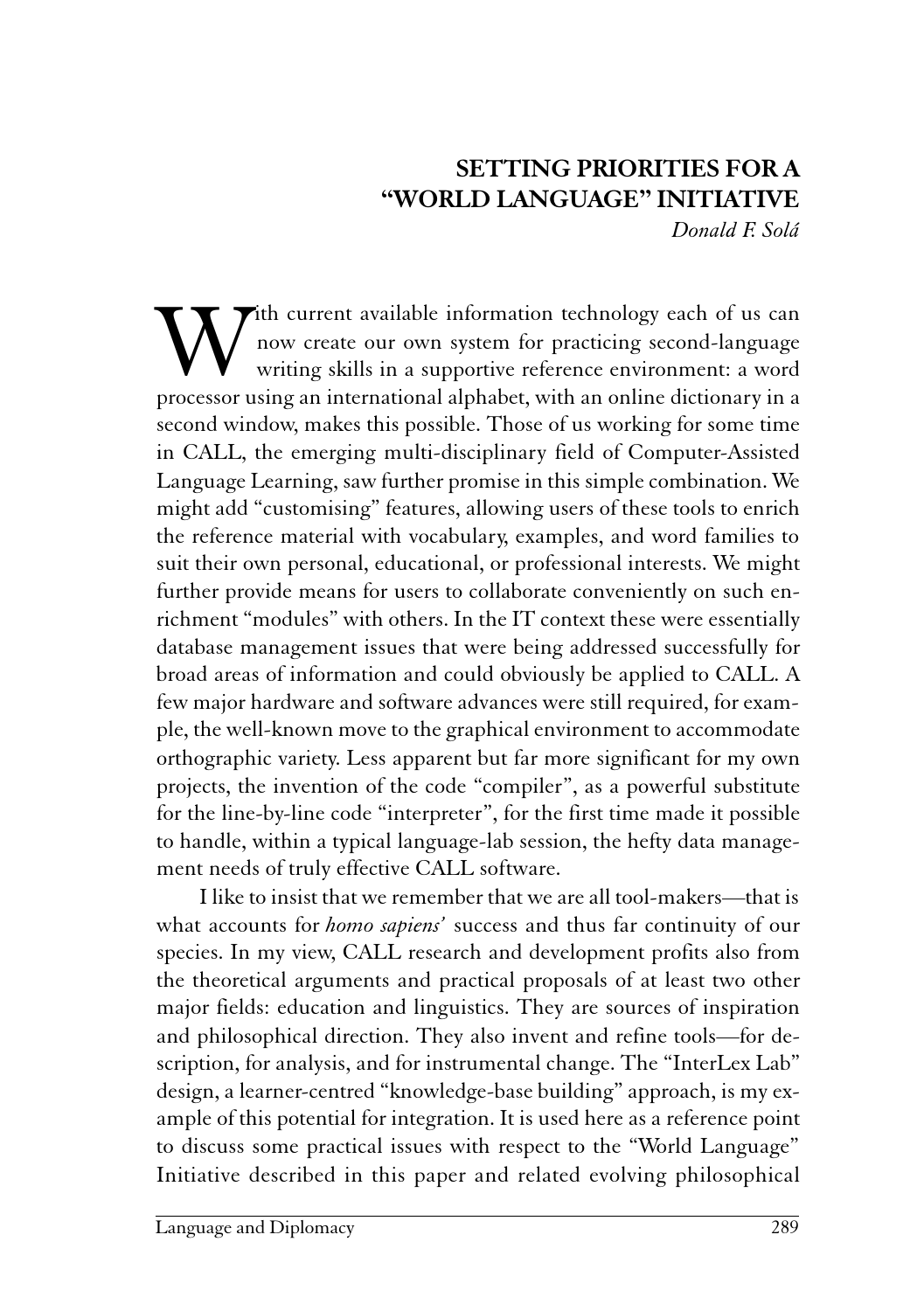considerations. I welcome this opportunity to hear the views of those concerned with "Language and Diplomacy". What would your priorities be? What would you add to, subtract from, or substitute for this approach? At every stage alternatives present themselves. Resources, financial and intellectual, are never adequate to pursue all apparent options. For further progress, choices have to be weighed and commitments made.

## SOFTWARE DEVELOPMENT PHILOSOPHY

In a national competition the DOS implementation of the InterLex Lab was cited as one of "101 success stories" in educational software for higher education (Boettcher 1993). The most fully developed version, for Spanish, consisted of two pieces of software: "Salsa: Writing Assistant for Spanish" (Solá, Pet and Noblitt 1990) and "Salsera: Customizing Program for 'Salsa'" (Solá 1993). The programs were published in the DOS format, with accompanying printed manuals.

The Boettcher study reported as reasons for the success of the project the adoption of the following guidelines: 1) a well-defined educational focus on developing foreign-language writing skills, as separable from other foreign-language skills; 2) a theoretical focus on language as an expressive skill based on discourse and syntactic function; and 3) evaluating every aspect of software development for cost-effectiveness (Boettcher 1993, 131). The evaluation further remarked on the design as one of just a few among those selected with potential for generalisability (Boettcher 1993, 25). At the time, parallel InterLex projects were underway for DOS software for Portuguese and for the Quechua language; these did not reach publication stage.

The manual for Salsera, the customising program, elaborated on this feature, claiming that the InterLex Lab design was "innovative in a venue beyond the classroom, as an intellectual meeting ground where language teachers, textbook authors, and publishers can interact with each other in practical fashion to produce more effective software" adding more vitality to "the traditional, rather glacial, dynamic by which these parties interact with and influence each other." The consequence for a particular language would be published database "modules" for various levels and diverse purposes, each with a companion customiser for further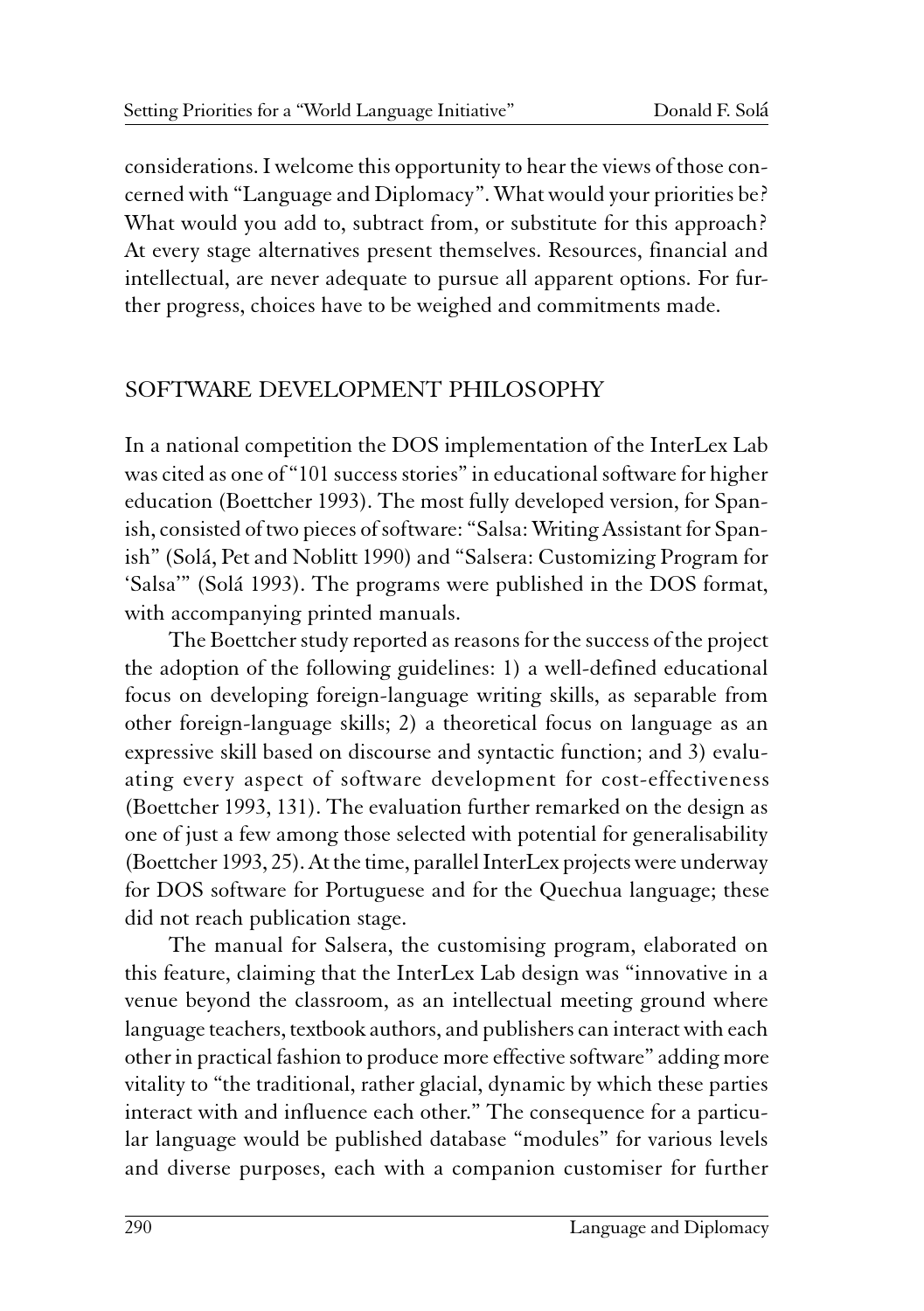context-specific adaptation. The principal source of this potential for productivity lay in a new role for the core database, the point of departure for customising. This core was not basic in the sense of "introductory" for beginning learners; it proposed to be efficient, well-proportioned, and universal, with neither more nor less in it than might be needed for adaptation to specific curricular or non-curricular objectives. In the design, the content of the core, obviously negotiable, was under the control of the publisher, but susceptible to feedback from customisers, who had vigilant voting rights against any component they did not need. The expression, in running software, of that point of departure became the principal philosophical concern of the InterLex Lab project.

# END OF THE DOS ERA

As with much pioneering software, the DOS environment proved to be awkward and limiting. Many early innovating DOS-based programs were successfully ported to the more flexible graphical environment of Microsoft Windows 3 or the Macintosh operating system. At the time these were not sufficiently tempting routes for further development of the InterLex Lab concept. The InterLex commitment to the development of expressive skill in writing, a primary concern for learner-centered knowledge-base building, that is to say, customising, and, finally, the desire to provide an explicit theoretical rationalisation for the design, did not find a congenial development environment until the advent of new hardware and software tools and some further exploration of the notion of "linguistic universals". The tools consisted of Microsoft Windows 95®, two accompanying Microsoft programs for that operating system: Visual FoxPro, Version 6®, and the Microsoft Help Workshop®, and the World Wide Web as a shareware distribution and online licensing medium. The result so far: two InterLex Lab shareware implementations with the same design: "WinSalsa: Building your Spanish Knowledge-Base" (Solá 1999) and "WinColega: Building your Portuguese Knowledge-Base" (Solá 2000), with English as L1, the user's language, for both. A third version, "WinFriends", with a modified design using English as L2, the target language, uses the InterLex Lab tools to demonstrate the feasibility of a "World Language" Initiative that might serve much broader communication objectives.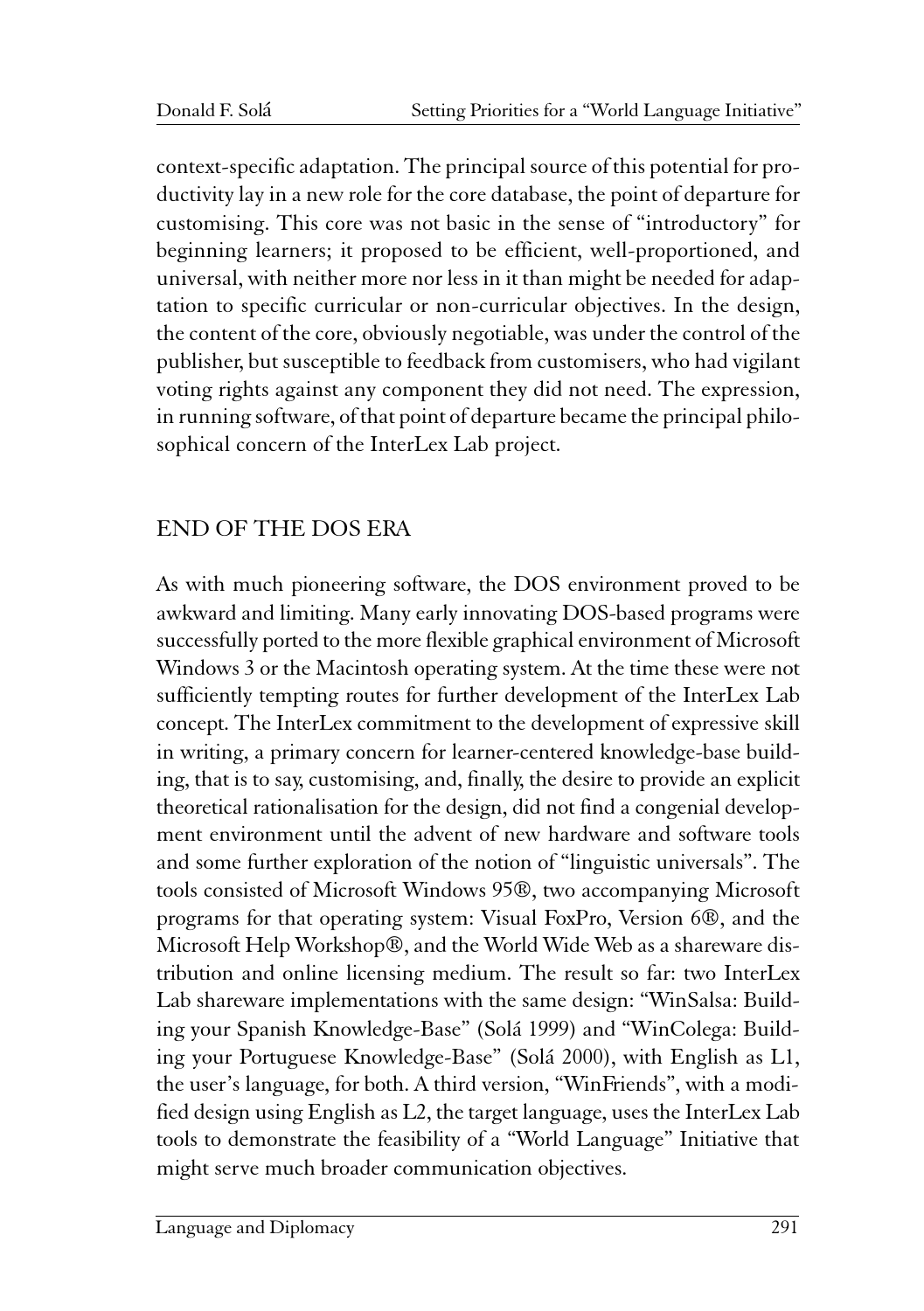## THE "WORLD LANGUAGE" INITIATIVE

The third program "WinFriends: Building your English Knowledge-Base" is a significant variant of the design, adding a new option, to build your knowledge-base in English with no help from any other language, or to freely gloss the English material—dictionary items, examples, word families—in any language whose orthography is supported in the Windows 95/98/NT International English keyboard layout. This newest design is proposed as a way to give speakers of many languages better access to skill-improvement in the LWCs (Languages of Wider Communication). If successful with English, the design could be relatively quickly implemented for other "World Languages", such as Spanish, French, Russian, Arabic. The diplomatic community, usually on-the-spot where those "vehicular" languages are being used to bridge communication gaps across national and linguistic boundaries, should be the most helpful in recommending directions and priorities here.

## WHAT ARE LINGUISTIC UNIVERSALS?

What should be the point of departure for customising your personalised knowledge-base? Language teachers are not accustomed to addressing this question. Still, what is universal for all language cannot be excluded from what is "basic" for a particular language. And, without some agreement on what may be universal, we have no effective way of measuring the way languages and dialects differ from each other nor of dealing with legitimate practical concerns, such as, for example, developing software for different varieties of a language and for different languages of many types.

For several decades, specialists in "generative-transformational grammar" and various later derivative approaches to linguistic description have been concerned with the search for universals (Newmeyer 1996), as all science should be. Unfortunately, their search for logical elegance—many call it "mainstream" linguistics—has produced highly convoluted terminologies overly focussed on the sentence level, not readily interpreted for application to language pedagogy, and ultimately judged seriously deficient "given the current knowledge of the intimate relationship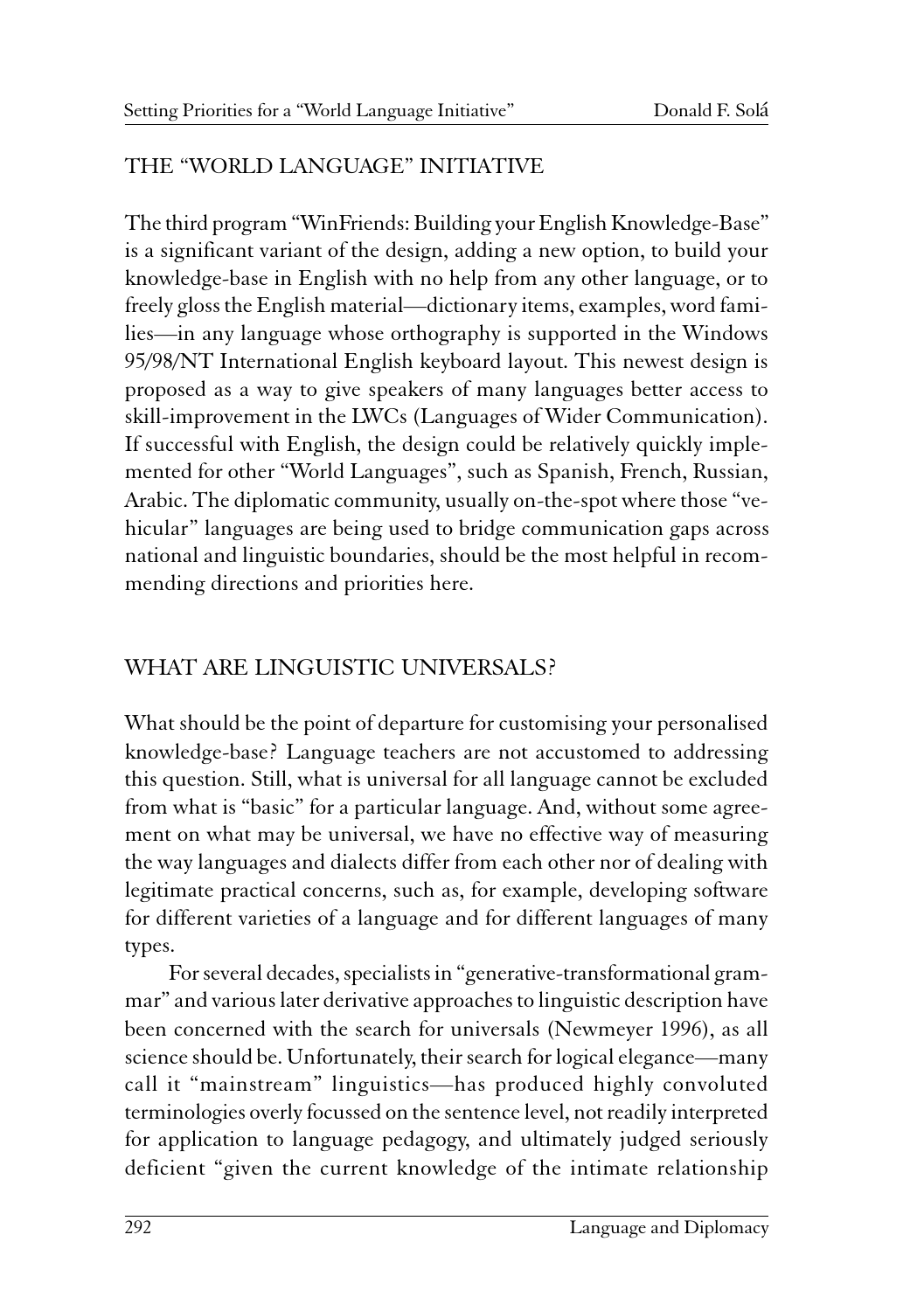between sentence syntax and discourse organization" (Brown and Miller 1996). Recent reflections from the principal generator of this mainstream, Noam Chomsky, with proposals for a "minimalist program" (Atkinson 1996), seem to leave room for a theory of language universals based on simpler relationships, perhaps less opaque and more congenial to educational concerns.

In the meantime a theoretical countercurrent has argued for universals based on "information structure", with "pragmatic" considerations (Foley 1996), more responsive to the interactive and communicative uses of language. In WinSalsa, the Help volumes provided on "How Spanish Works", deal with Spanish syntax—with basic concepts such as hierarchy, discourse, form, function, meaning—in a fashion more attuned to this latter approach. If in this way we can contribute to narrowing the distance between linguistic theory and educational practice, it should be to the benefit of both.

# MAXIMUM SEMANTIC GENERALISABILITY

I believe that the extract from WinSalsa Help (Solá 1999) given further on can be proposed as a template for the syntactic hierarchy of any language and its relationship to the discourse level. By applying a principle of *maximum semantic generalisability* (MSG, to appropriate an acronym); the template accommodates, for example, the differences between ergative and nominative-accusative case systems. Even broader semantic considerations were taken into account in constructing this template, with practical implications for the inevitable "interface" question in dealing with any particular language: how much of the language's complexity could or should be displayed at one time in any single window?

To explain: at Cornell I was responsible for instruction in Quechua, the major indigenous language of the Andes. With the arrival of the personal computer I looked forward to adding an InterLex Lab for Quechua to other available learning tools. Quechua is one of those languages famous for its "long words", of considerable internal complexity, presumably eligible for paradigmatic display on the computer screen. But along with the personal computer we had by this time also made advances in linguistic science: long words of this kind have some phonological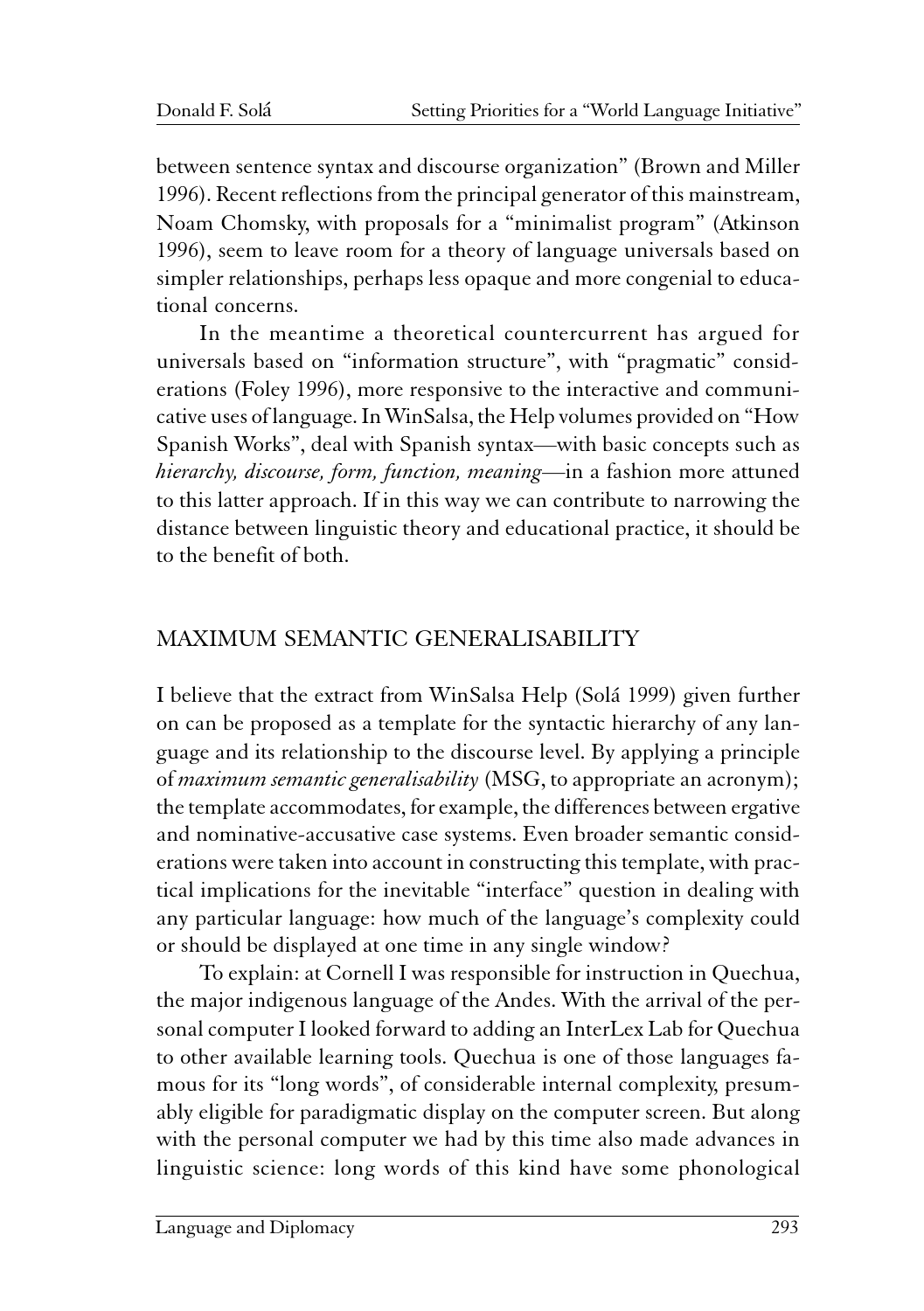legitimacy, something like "breath groups" with final emphasis in French, without which French does not sound like French, but internally may be grammatically complex. Judging by what we now know about Quechua and similar languages, their long words are similarly suspect. In Quechua, some of their substance consists of discourse markers, relevant above the word level, not within it. Some is stem-formative and specialised, consisting of compounds and other such substitutes for the simple word stem, the normal base to which inflectional material is added. Finally, relatively cursory comparative study of Quechua dialects, with the MSG hypothesis in one's back pocket, reveals that Quechua has always had and still has a "verb phrase", a so-called periphrastic construction with auxiliary and modal verbs. Again, it is to such grammatically structured bases that the relatively simple remaining inflectional material is added, generally having to do with such familiar semantic markers as actor and time of action in verbs, pluralisation and case markers in nouns, though these are not universal (Solá 1986). In effect, the Quechua long word crumbles upon semantic analysis; its components reassemble in grammatical hierarchical levels that can be comfortably distributed to separate software windows. They are usually better understood there. In this paper then, I am claiming that Quechua grammar—with suitable adjustments for written forms—can be accommodated by the following scheme, as it accommodates also the various Romance languages, English and other Germanic languages, and so on. It is a proposal for a universal grammar. Like all generalisations it is subject to review and counter-argument. Others are welcome to propose alternatives. Be reminded however: in the context of this Malta Conference, where questions of semantic equivalence are transparently at issue, all universalist proposals formulated in the English language, such as this one, have to be translatable into all of the other languages.

With regard to syntactic hierarchy:

Grammar levels are related to each other functionally, in a hierarchy:

- The basic building blocks are Words.
- Words and Phrases describe "participants" in "events".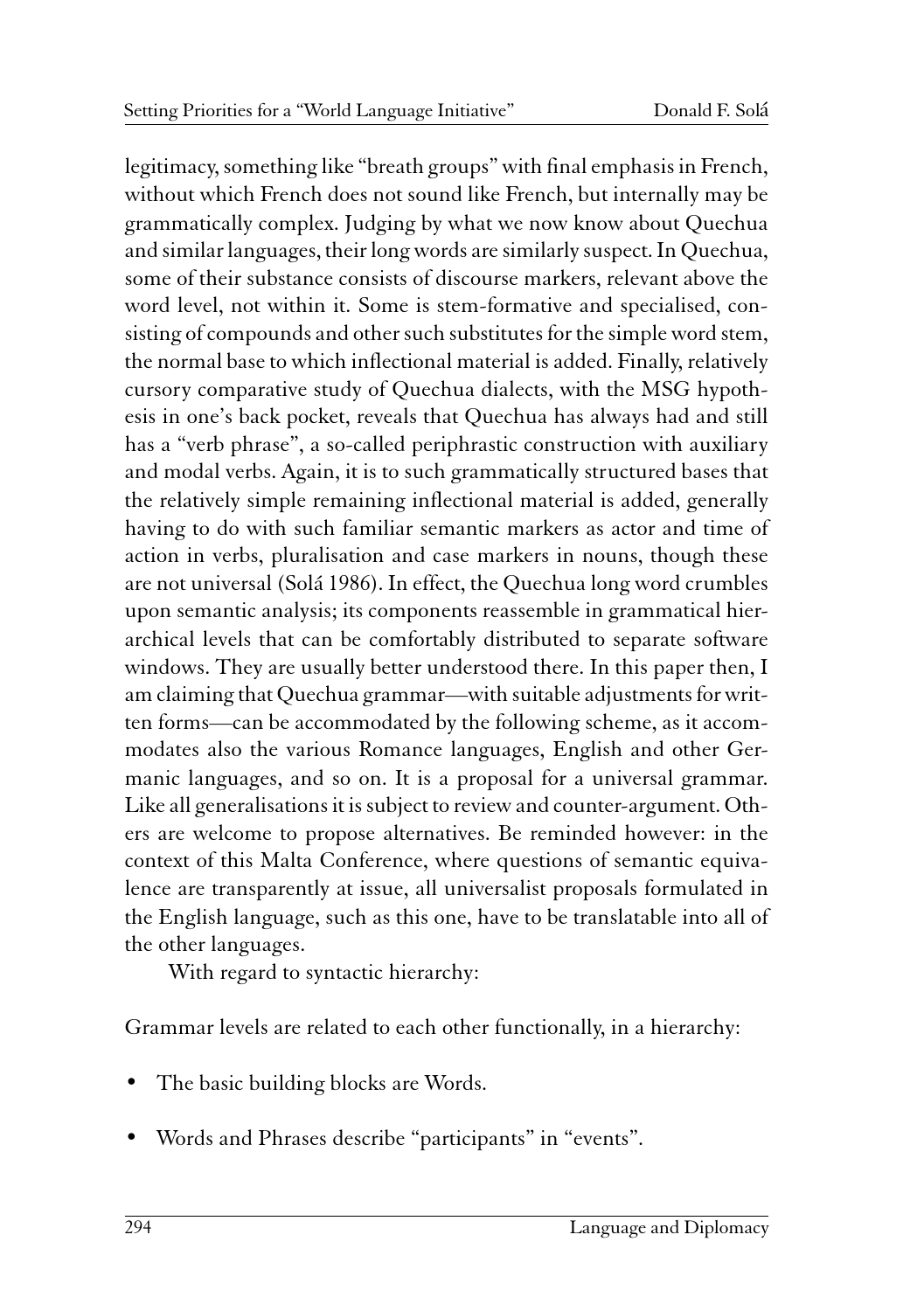- Clauses specify "relationships" among the participants.
- Sentences are Words, Phrases, and Clauses marked by intonation; intonation patterns are represented in writing by punctuation.
- Conversations and Narratives are made up of strings of Sentences.

With regard to the "discourse" level:

- The term "discourse" refers to extended communication, as in a story, an essay, or a dialogue. The string of sentences can be produced by a single narrator, or, in conversation, by two or more persons exchanging information.
- Efficiency: A set of Deletion Rules improve communicative efficiency by reducing repetition and wordiness. Words used to identify participants in an event are seldom repeated fully in later references. They may be deleted entirely or be represented by shorter forms, such as Pronouns.
- Strategy: A set of Focus Rules control communication strategy; they identify new information as it is introduced into established discourse context. New information—the Focus—is located in a clause-level or phrase-level function slot. The new information concerns some Topic, which also has overt functional identity.
- A Communicative Ecology: Deletion and Focus together manage the grammatical and semantic resources of the language. Deletion Rules maintain an efficient safety net of required information about communication in progress, while Focus Rules highlight information newly introduced into the communication stream by a narrator or participant in a conversation.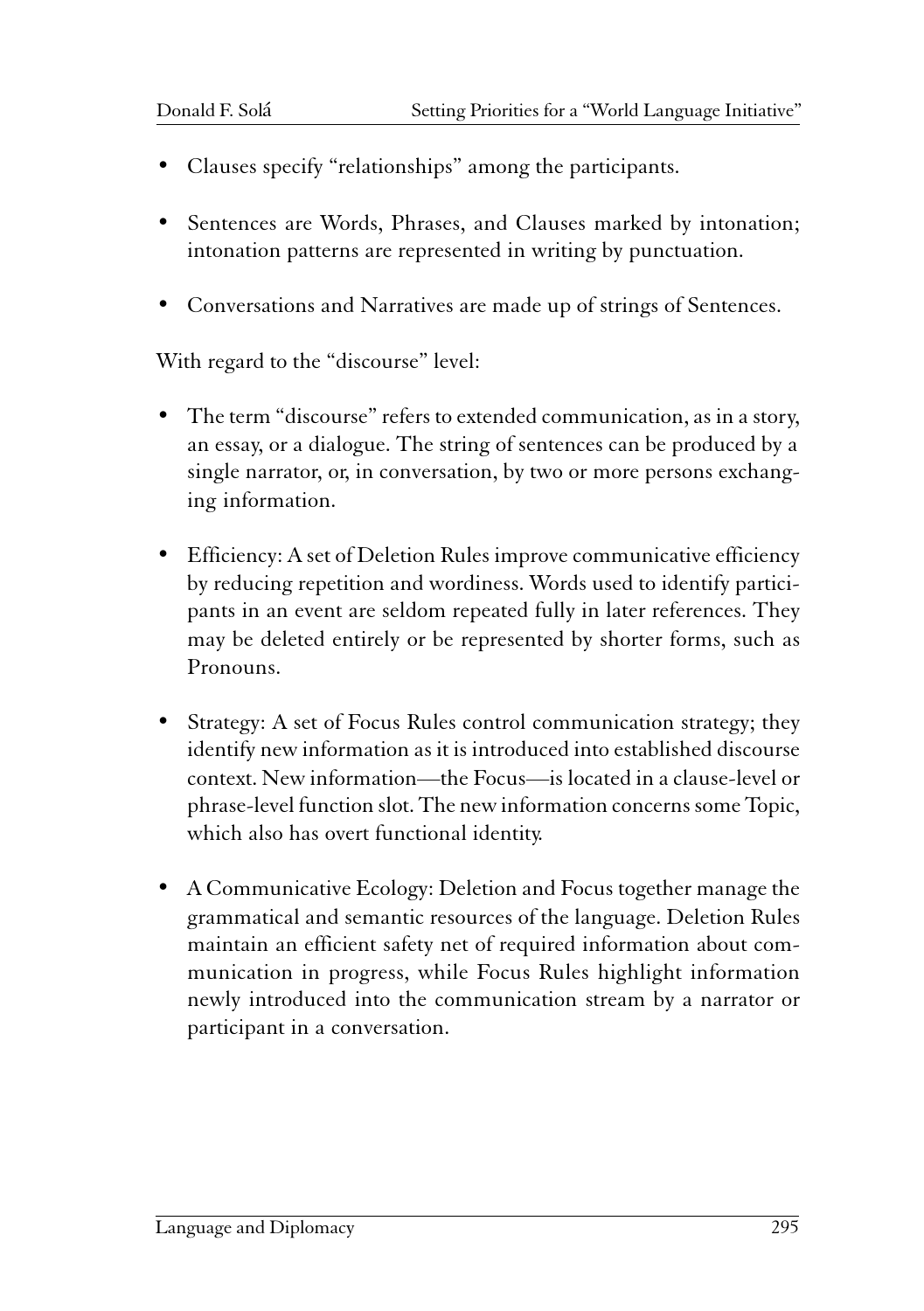## WORDS AS PARTICIPANTS

At the word level also, in the interest of efficiency, we can seek MSG as we construct grammars. For example, the variety of "datives" mixed up with "indirect objects" that have persevered in the description of Romance languages are, in Spanish for example, all instances of actions or states affecting humans or human attributes. All classes of verbs participate in this behaviour: intransitive, transitive, and equative. The MSG guideline encourages us to locate this cognitive relationship, the relationship between the formal pattern and its meaning for the user, at its most inclusive formal level. Thus in the WinSalsa grammar all such affected "participants" in "events" are tagmemically Referents; the diverse "dative" linguistic environments in which they occur are not forgotten; they are well exemplified in the reference material.

## HOMO SAPIENS

In conclusion, I want to argue in defence of the unity of our species. However, with your indulgence I will begin with one or two pre-emptive warnings, having learned on other occasions that the words I've chosen to anchor my argument sometimes evoke strong negative reactions. This happens, I've decided, not in reaction to what I've said, but in reaction to what listeners think I mean by what I've said. This should not be surprising to any of us: viz. the subtitle of one of the papers here, "Same Words – Different Meaning"; neither can we exempt ourselves from hasty, potentially wasteful reactions.

In a concluding paragraph I will invoke a Darwinian argument, not an argument Charles Darwin made, but a documentable inference by someone else from Darwin's work. That inference explained, with great impact on the philosophical stream in the middle of the 19th century, the role of continuity in nature and in human behaviour. A quite different Darwinian argument, which came to bear the label "Social Darwinism", in its simplest formulation attempted to apply Darwin's biological hypothesis for natural selection "Survival of the Fittest" to human societies. By way of warning, I will not accept as a refutation of my own Darwinian claim the flat rejection: "Social Darwinism failed", which I've heard from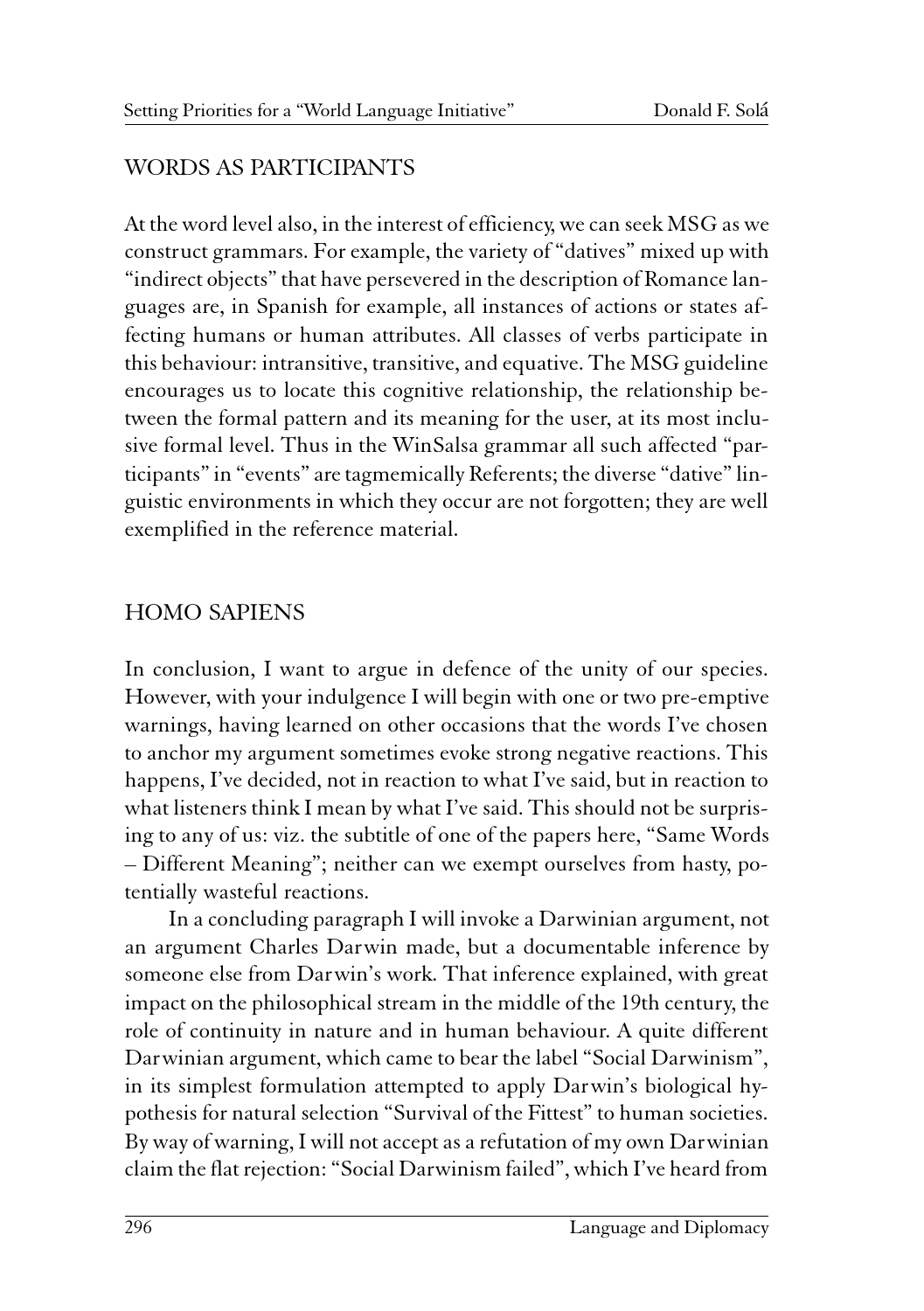more than one social scientist. Whether it failed or not, Social Darwinism has nothing to do with this discussion.

Similarly, but more dangerously, we do not easily find common semantic ground for discussing the nature of universals. Again, for some hearers, the suggestion that some behavioural attributes may be universally distributed among all members of our species evokes an almost immediate powerful rejection: "Forget it. I'm a dedicated relativist." This is not a friendly invitation to continue, to look for common ground in pursuit of our respective interests. A non-verbal reaction but with similar consequences: no response to my last email message.

We are all "relativists", I think, primarily occupied with making distinctions, describing differences, proposing remedies for particular inequities we may identify, and allocating resources where we perceive the need for priority. Our understanding of the almost unbelievable differentiation we perceive in nature, and in human behaviour as part of nature, has benefited enormously from the labours of the self-described relativists in cultural studies who insist that each culture, each language, each system of morality, etc., must be respected and evaluated in its own terms. This claim was fully justified as a counter-effort to the imposition of external preconceptions; it really says nothing about universals.

So-called relativism has been carried further by "nativist" trends. Members of such cultural groups then sometimes claim that only they can properly describe and deal with their reality. This assertion of territorial rights is also justified, in good part because others, even the presumably non-imperialist relativists, have abused them for so long. But it also releases talent and energy that helps to bring unperceived needs to the surface and gathers community energy behind proposals for recognition and change. Still, such nativists don't just talk to each other; they contribute to wider debate through well-established systems of discourse. Some of their successes are won in that wider debate.

So finally I am only claiming that we are all also "universalists". Every argument is relativist in the respect that it differentiates some phenomenon or area of behaviour for selective treatment. But every such argument carries with it some explicit or implicit general theory about such behaviour; without this we have no way to communicate with each other, to make comparative judgements. Engineers know that without general consensus on the nature of mechanics and materials, on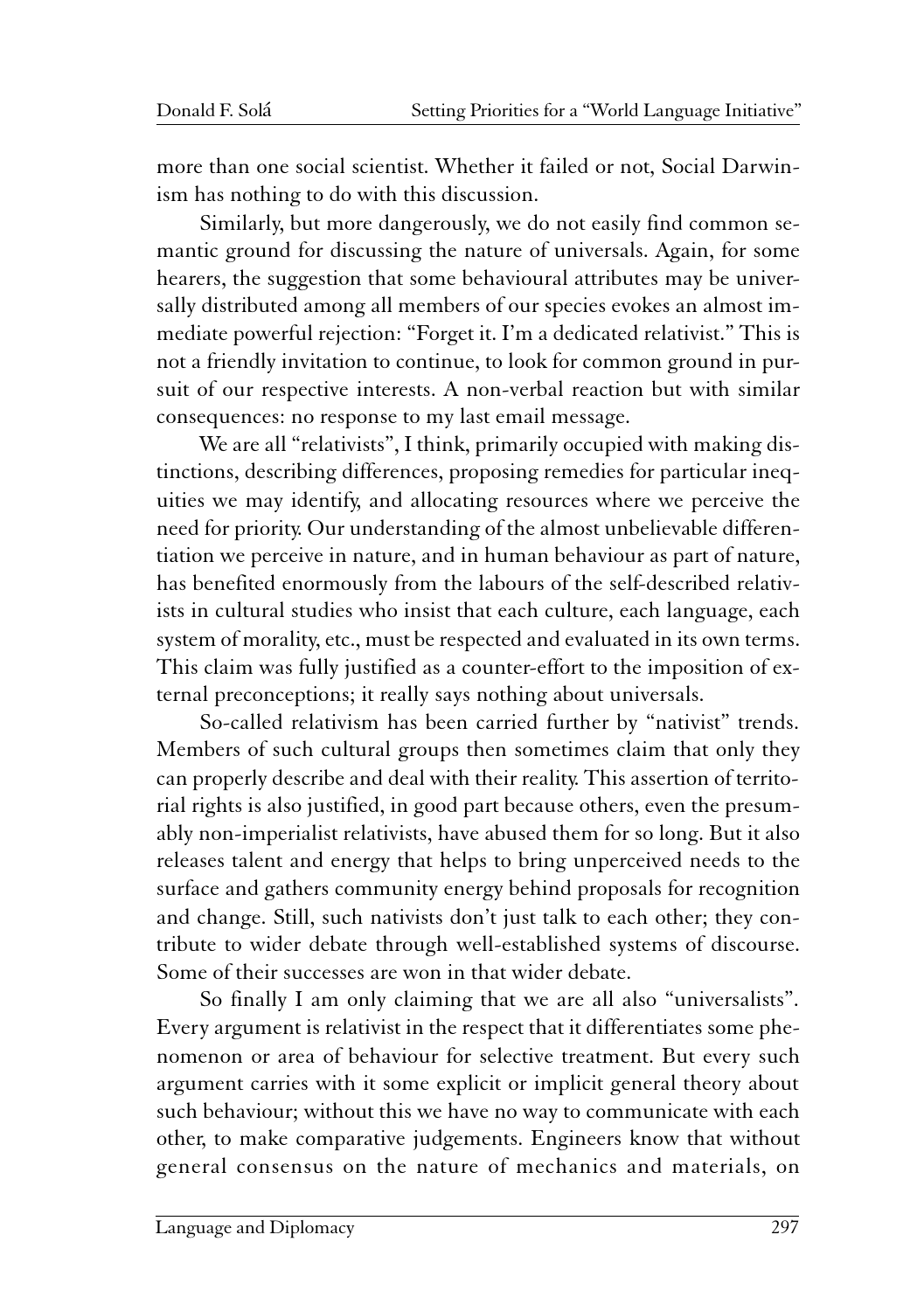ever-improving definition of "standards", they have no means of evaluation, of comparing their work with others. And where they perceive priorities they allocate resources, sometimes to the development of new instruments, sometimes to the improvement of standards.

In this paper I've tried to make the case for the existence and importance of linguistic universals for two reasons: I am sure that they exist. And, as we identify and use them—which would certainly be my priority—we will generalise solutions for communication problems far more efficiently, with or without the use of information technology.

Finally, to arguments for universals that have been made by others I want to add one more: I believe that the strongest argument for linguistic universals is biological; they must be extremely simple and directly relatable to the natural environment of *homo sapiens*; they must correlate with experiential phenomena, that is to say meaning. Darwin's hypothesis "survival of the fittest", to explain the evolution of new species in environmental niches, has an obvious Darwinian analogue "survival of the fit" to explain the continuity of a species from generation to generation. "Continuity was the key …" (Desmond and Moore 1991). The efficiency of the linguistic tools acquired by individual human beings by the time they reach puberty is the principal measure of their survival out in the real world. In the degree that linguistic tools remain efficient and of course adaptive, homo sapiens survives. The nature of surviving linguistic tools, that is, language, is perforce determined by surviving members of this species. I draw the conclusion that, by this self-regulating mechanism, grammar itself survives as the principal instrument for human survival, and must inevitably be simple and universal.

#### REFERENCES

- Atkinson, Martin. "Generative Grammar: The Minimalist Program." In Concise Encyclopedia of Syntactic Theories, ed. Keith Brown and Jim Miller, 137-147. Pergamon, 1996.
- Boettcher, Judith V. 101 Success Stories of Information Technology in Higher Education. Primis, 1993.